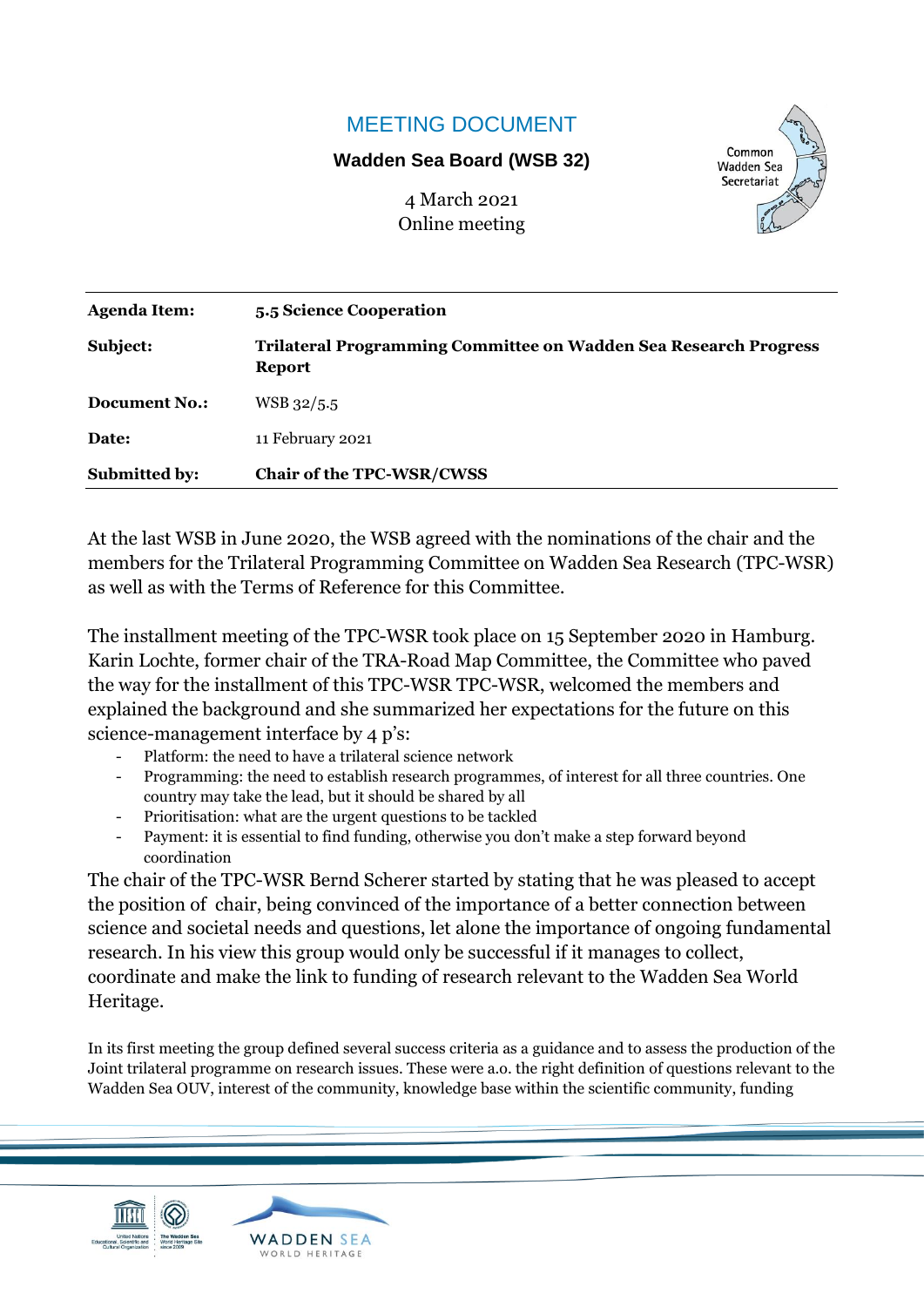availability, improvement of monitoring, cooperation cross border and cross sectoral science engagement.

A small Drafting Group was established under the chairmanship of Bernd Scherer with one representative of each country to produce a first short draft paper as a basis for further discussion. For this first draft also site managers/authorities were consulted to give their input on the most relevant research questions they have.

At the 2nd plenary meeting on 5 February 2021, this draft paper was used as a basis for the discussion to find common ground on how to proceed in prioritising themes and research topics, taking into account the existing differences in attracting potential funding in the three countries. This process of further prioritisation and refinement will be intensified and continued, with a clear and more close connection to the funding requirements. A  $3<sup>rd</sup>$  plenary meeting is envisaged to take place end of March. The list of members of the TPC-WSR is annexed to this progress report.

## **Proposal:** The WSB is invited

- To note the progress report.